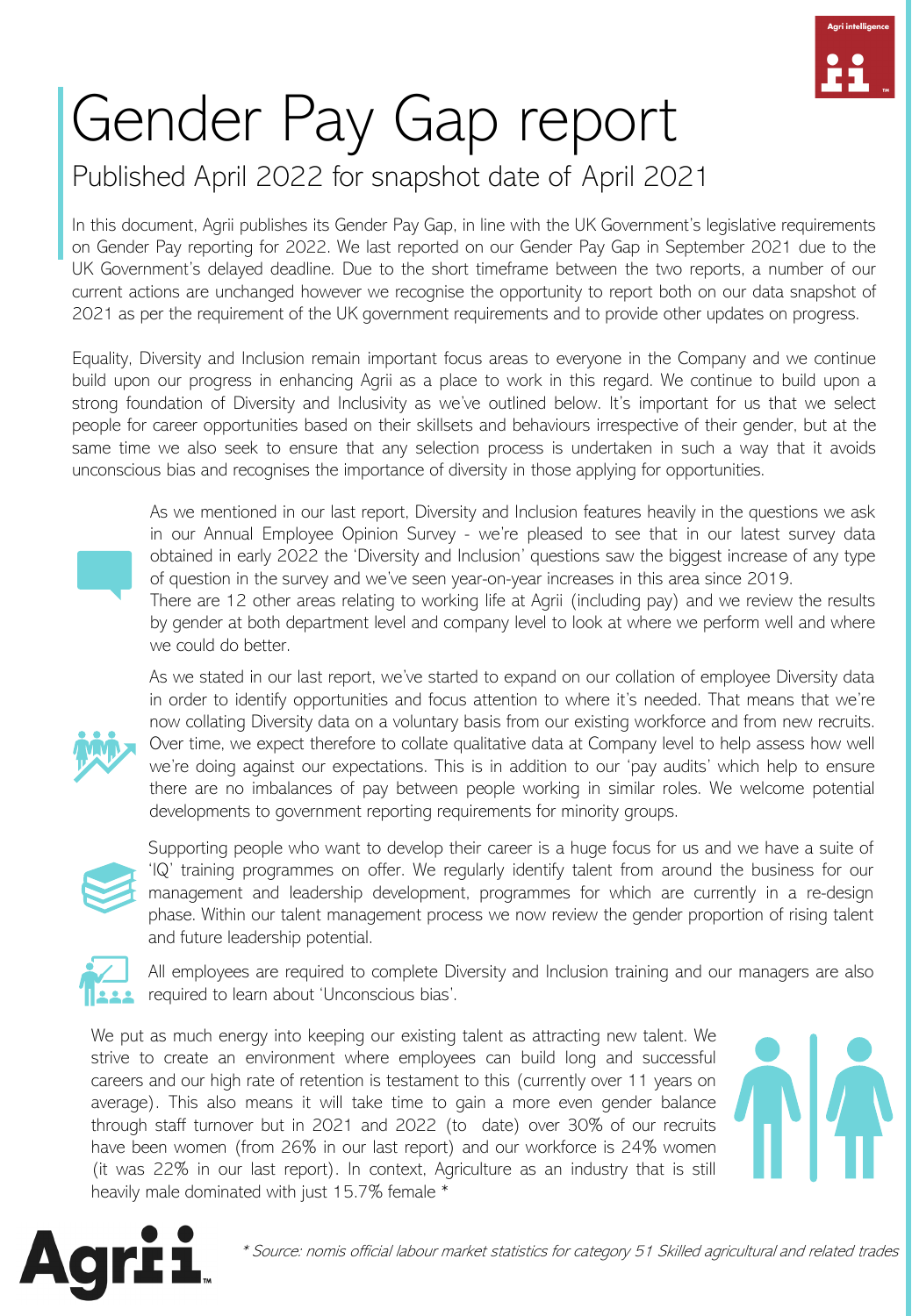### Published April 2022 for snapshot date of April 2021

#### Understanding the Gender Pay Gap

Firstly, it is important to clarify that a Gender Pay Gap is different to Equal Pay: Equal Pay is an individual measure which compares the pay for a woman and a man in the same or a similar role. The Gender pay gap compares the *mean* and *median* pay of all women and all men at Agrii, irrespective of what role they are in.

#### Hourly Pay Gender Pay Gap

The average hourly pay of all men at Agrii is 27% (mean) higher than the pay of all women - this is a reduction in the pay gap since our last report (30%). The median difference is now 22% (from 21% in our last report).

Our female and male population as at April 2021 increased marginally compared to April 2020, resulting in a shift in the hourly pay gap.

#### Quartiles of hourly pay and the proportion of Men and Women in each

When we rank all employees from top to bottom by 'hourly pay' and divide the group into quarters or 'quartiles', the result is shown on the right hand side. Because of the changes in our population, there have been marginal changes to these pay quartiles.

The proportion of women in the highest paid quartile of employees increased (10% compared to 9% the previous year), whilst the uppermiddle quartile remained static, the lower-middle now has 29% women (was 27% in the last report) and the lowest paid quartile is 28% women (it was 29% the previous year).



#### **Bonus**

In the year ending April 2021, 45% of women received a bonus compared to 49% of men – that difference is marginally higher than it was previous year (60% and 62% respectively). When looking at the bonuses paid during that period, the gaps that exist are shown in the table below.

These differences are associated with the fact that many of the roles that experienced a bonus being paid in the year ending April 2021 were sales roles and these roles are occupied by a higher proportion of men, compared to other roles. The Median bonus pay gap figure rose by 1% compared to the previous year and the Mean rose by roughly 1.5%



| Mean Bonus Pay Gap | Median Bonus Pay Gap |
|--------------------|----------------------|
| 73%                | 66%                  |



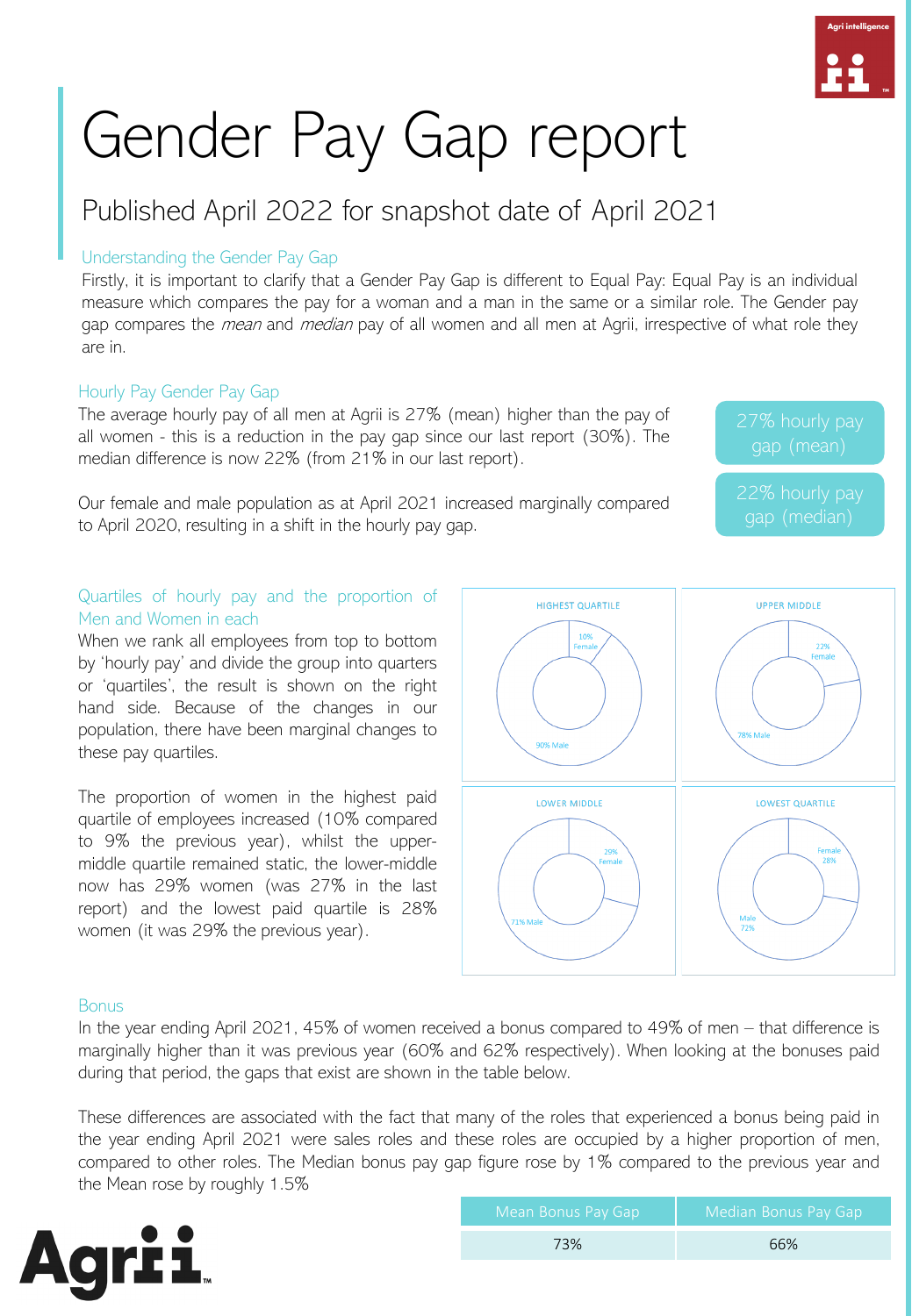

### Published September 2021 for snapshot date of April 2020

In this document, Agrii publishes its Gender Pay Gap, in line with the UK Government's legislative requirements on Gender Pay reporting for 2021.

Equality, Diversity and Inclusion (ED&I) is extremely important to everyone at Agrii - it forms the basis of some key commitments to our own employees and guides how we work with each other and those outside our organisation. Just one aspect of ED&I is the focus on gender diversity, as is the main focus of this report.

At Agrii, we select people for career opportunities based on their skillsets and behaviours irrespective of their gender, but we also ensure that any selection process is undertaken in such a way that it avoids unconscious bias and recognises the importance of diversity in those applying for opportunities. Some key examples of our current focus areas include:



Every year we ask our employees questions about Diversity and Inclusion at Agrii and our results have improved every year since the survey started. There are 12 other areas relating to working life at Agrii (including pay) and we review the results by gender at both department level and company level, to look at where we perform well and where we could do better.



We feel it's important to monitor diversity statistics and target specific improvements. That's why this winter we'll be expanding on our collation of employee Diversity data in order to identify opportunities and focus attention to where it's needed most by our current and potential workforce. This goes on top of our existing 'pay audits' which help to ensure there are no imbalances of pay between people working in similar roles. We welcome potential developments to government reporting requirements for minority groups.



Supporting people who want to develop their career is a huge focus for us and we have a suite of 'IQ' training programmes on offer. We regularly identify talent from around the business for our Management Development Programme (incorporating LEEP®) and our first cohort is 30% female. Within our talent management process we now review the gender proportion of rising talent and future leadership potential.



There's no room for complacency with ED&I. Whilst our core values promote diversity and our employee perceptions score Agrii better than the average UK company for Diversity\*\*. All employees are required to complete Diversity and Inclusion training and our managers are also required to learn about 'Unconscious bias'.

We put as much energy into keeping our existing talent as attracting new talent. We strive to create an environment where employees can build long and successful careers and our high rate of retention is testament to this (currently over 11 years on average). This also means it will take time to gain a more even gender balance through staff turnover but in 2020 and 2021 (to date) 26% of recruits have been female, which is above our existing 22% female workforce overall. In context, Agriculture as an industry that is still heavily male dominated with just 15.7% female \*

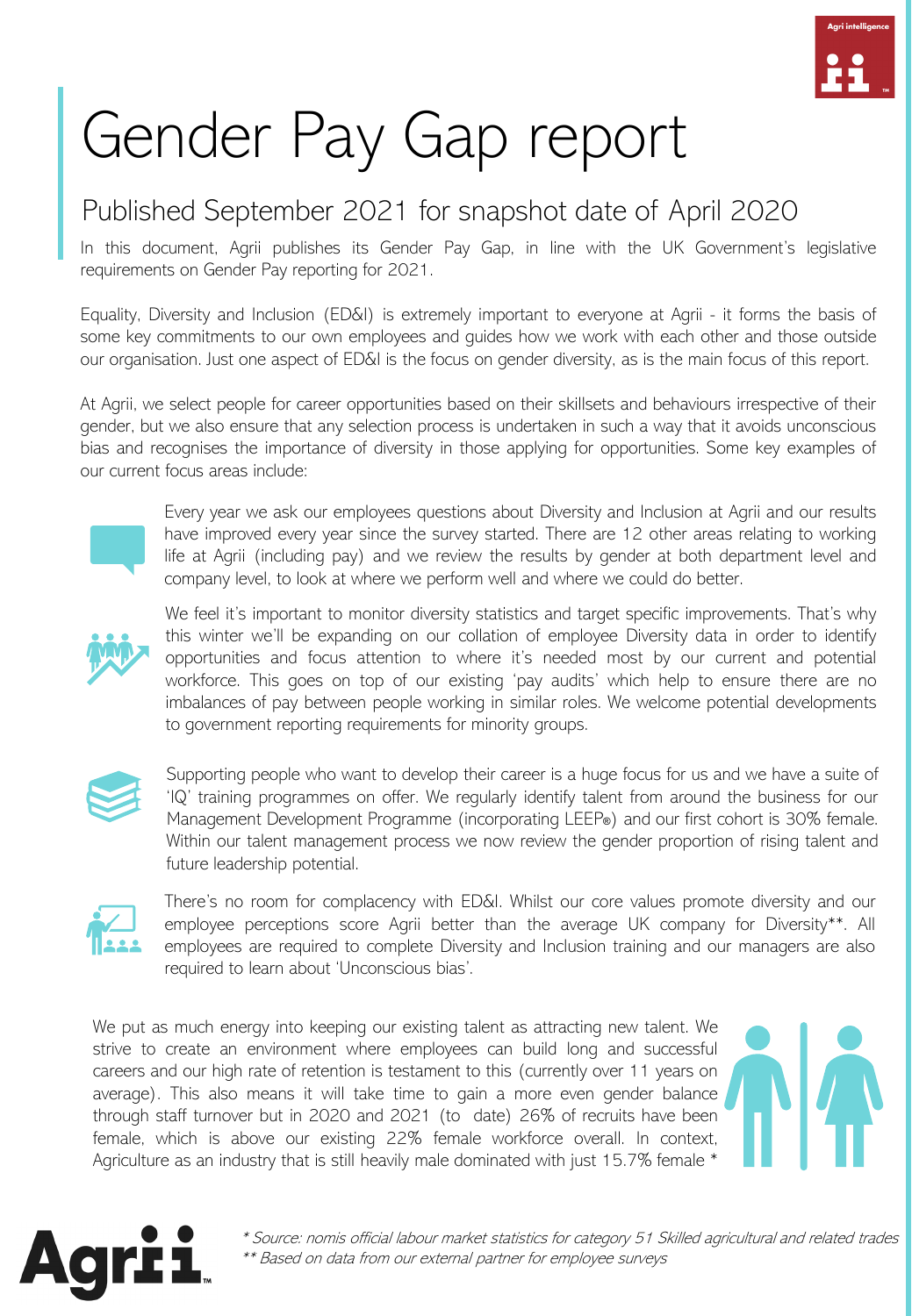

### Published August 2021 for snapshot date of April 2020

#### Understanding the Gender Pay Gap

Firstly, it is important to clarify that a Gender Pay Gap is different to Equal Pay: Equal Pay is an individual measure which compares the pay for a woman and a man in the same or a similar role. The Gender pay gap compares the *mean* and *median* pay of all women and all men at Agrii, irrespective of what role they are in.

#### Hourly Pay Gender Pay Gap

The average hourly pay of all men at Agrii is 30% (mean), or 21% (median) higher than the pay of all women, as at April 2020.

Our female population in April 2020 increased over the previous 12 month period by 7% and due to the roles that have been filled this has resulted in a minor (circa 1%) reduction in both the mean and median pay gaps. This has also resulted in the proportion of women increasing in both the upper-middle quartile of pay and the lower-middle quartile of pay, whilst the other quartiles were unaffected.

#### Quartiles of hourly pay and the proportion of Men and Women in each

When we rank all employees from top to bottom by 'hourly pay' and divide the group into quarters or 'quartiles', the result is shown on the right hand side with our highest paid quartile of employees being 9% female and 91% male. There has been no significant movement in these quartiles since starting this reporting in 2018, with the majority of the higher paid roles (managerial, sales and commercial) being occupied currently by men.

#### **Bonus**

60% of Women received a bonus compared to 62% of Men. When looking at the bonuses paid for all women and all men in the 12 months ending April 2020, the pay gaps that exist (see table) are associated with the fact that many higher bonus-earning roles are currently occupied mainly by men. The Median bonus pay gap figure has reduced compared to the previous year (by 7%) but the Mean has risen marginally (<1%) and this is because some bonuses for some higher paid sales roles were higher in the year ending April 2020 compared to the year ending April 2019.



| Mean Bonus Pay Gap | Median Bonus Pay Gap |
|--------------------|----------------------|
| 71.5%              | 65%                  |

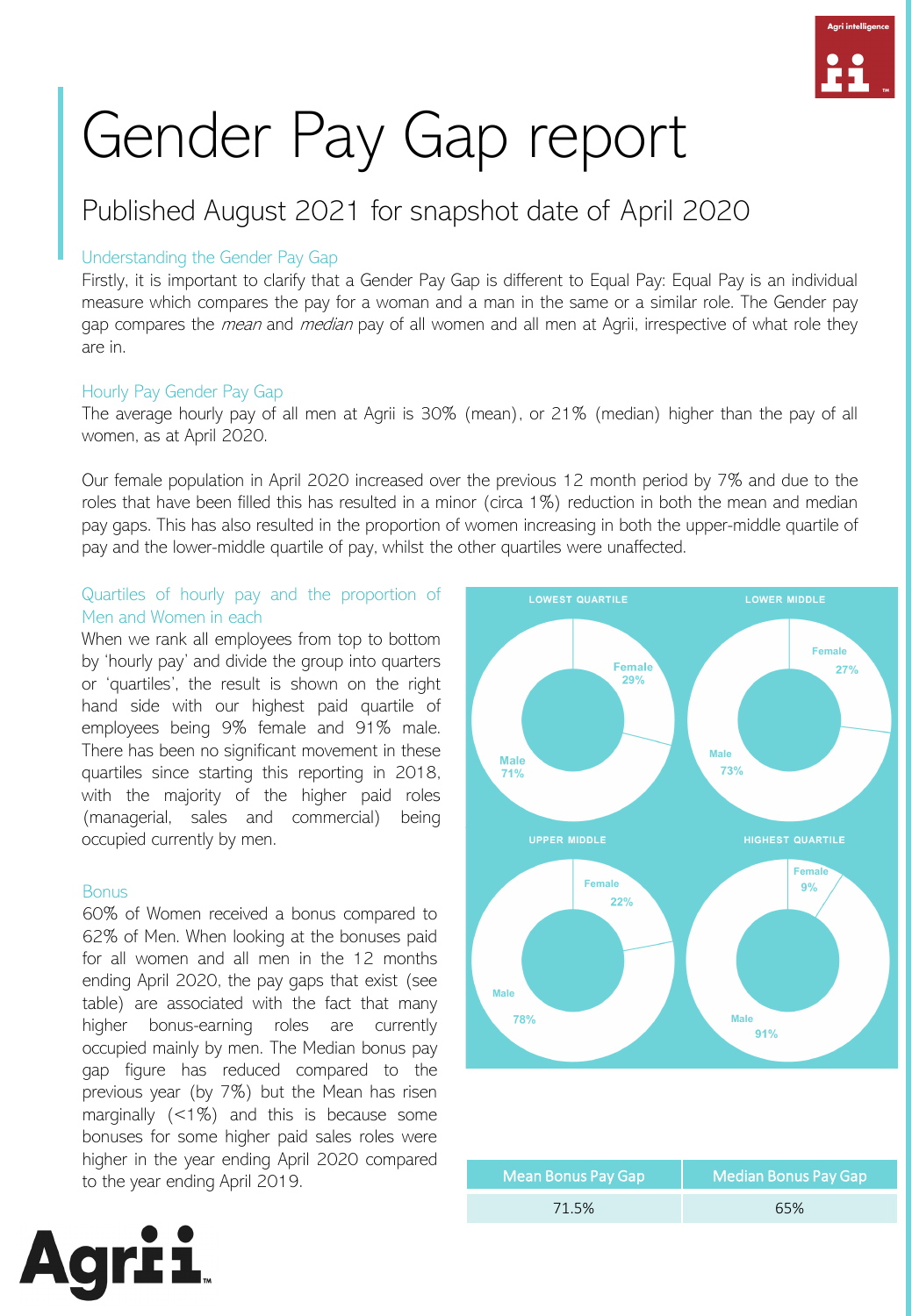## 2018 Gender Pay Gap



**Mean Median**

Published March 2019

Under current legislation, all organisations with over 250 employees in the UK are required to publish their gender pay gap information on an annual basis. This is Agrii's Gender Pay Gap Report, as at April 2018.

At Agrii, we understand the importance of gender diversity in the workplace and we have a strong stance on equal opportunities. Aligned to one of our core Values, 'people are our business', we believe that we're an employer of choice within agriculture and increasingly attract candidates from a large talent pool. Having a diverse workforce is consistent with our leading position in the industry and we ensure that everyone within Agrii is rewarded appropriately for the role that they perform and enjoy equal opportunities in respect to recruitment, promotions and remuneration.

We put as much energy into keeping our existing talent as attracting new talent. We strive to create an environment where employees can build long and successful careers and our high rate of retention is testament to this (an average of 12 years' service for all permanent employees). This also means it will take time to gain a more even gender balance but since January 2018, over a quarter of our recruits have been female, so we're making positive improvements and now have a 22% female workforce overall. In context, Agriculture as an industry has traditionally employed a much higher proportion of men than women, with only 12.8% female workforce. (source:ONS ref EMP04).

#### **Understanding the Gender Pay Gap**

Firstly, it is important to clarify that a Gender Pay Gap is different to Equal Pay:

- Equal Pay is an individual measure which compares the pay for **a woman** and **a man** in the same or a similar role.
- The Gender pay gap compares the mean and median pay of all women and all men at Agrii, irrespective of what role they are in.

#### **Hourly Gender Pay Gap**

| The average hourly pay of all men at Agrii is 30% (mean*), or    | $30\%$ 22% |  |
|------------------------------------------------------------------|------------|--|
| 22% (median*) higher than the pay of all women as at April 2018. |            |  |

These results are marginally higher than they were in April 2017 and this is driven by the gender mix in our workforce. Both men and women are being paid more compared to last year but there has been a significant reduction in male contractors who were paid lower than the average. As a result, the average hourly rate for remaining men has increased, causing the male mean figure to increase more than the female mean.

The median has increased due to the lower half ranked men being paid more on average compared to last year than the lower half women. With the reduction in male contractors who are paid below the average, this has meant there proportionally less male employees with a lower hourly rate than last year, so shifting the median upwards.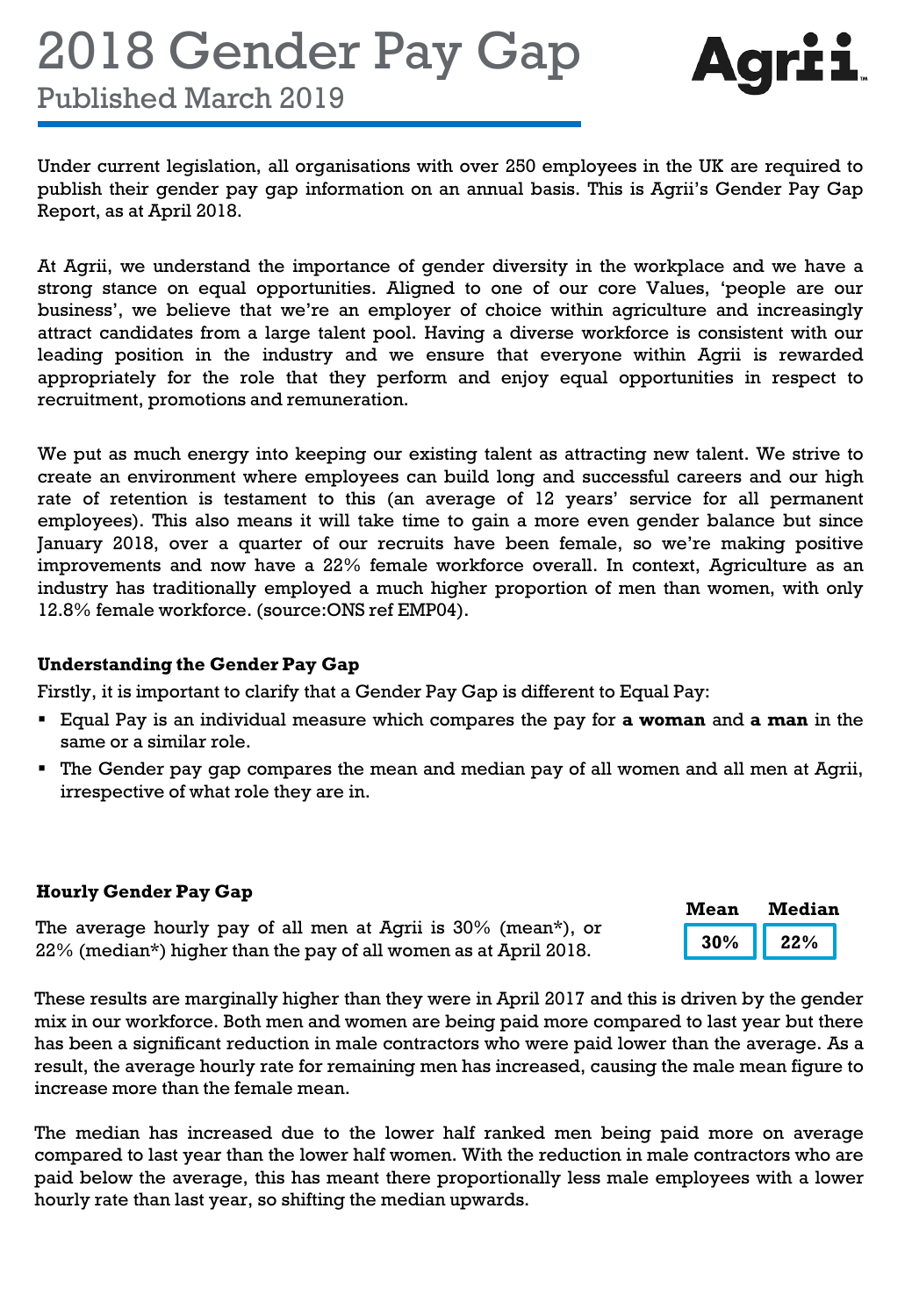

Published March 2019

#### **Proportion of women and men in each pay quartile (Upper = the highest paid quartile)**



This section shows the gender split when we rank hourly rates of pay from highest to lowest and group the data into four equal parts.

Whilst the Upper quartile remains static compared to last year, there has been an increase in women in the Uppermiddle quartile of pay.

There has also been a reduction in women in the Lower quartile of pay. There is an increase in women in the Lower-Middle quartile.

The year-on-year changes are a combination of both natural changes in our workforce, and a reduction in male contractors who were concentrated mainly in the Lower Middle quartile.

#### **Bonus Gender Pay Gap**

(in the twelve months to April 2018)



**66%**



**67%**

The average bonus pay of all males at Agrii is 66% (mean\*), or 67% (median\*) higher than the pay of all females regardless of role and level. This is an improvement on our results in 2017 with female employees being paid a proportionally higher bonus than male employees (as part of their overall pay) than the year before. This is particularly evident with the highest paid 10 women who received an 81% increase in their bonus compared to the year before, whereas the highest paid 10 men received a 17% increase.

As with our hourly-pay gender pay gap, it is the distribution of men and women at Agrii that has the greatest impact on our bonus gender pay gap.

Typically, bonus payments are a significantly larger proportion of the remuneration of top quartile employees than those in the lower quartiles. This means that the bonus pay gap identified (as with our results last year) is magnified because of the large proportion of men in the top quartile.

#### **Proportion of colleagues awarded a bonus**



The proportion of women and men receiving a bonus increased year-on-year. In total, 59 more men were awarded a bonus and 19 more women. As there are less male contractors as at April 18 compared to the previous year (who didn't receive a bonus), the number of men has decreased and the number of women has remained more consistent - this has resulted in the proportion of men being awarded a bonus to increase at a higher rate than women compared to the previous year.

\* The mean is the arithmetical average, so looks at all average pay for men against women.

\* The median compares the midpoint of men and women when ranked in order of pay.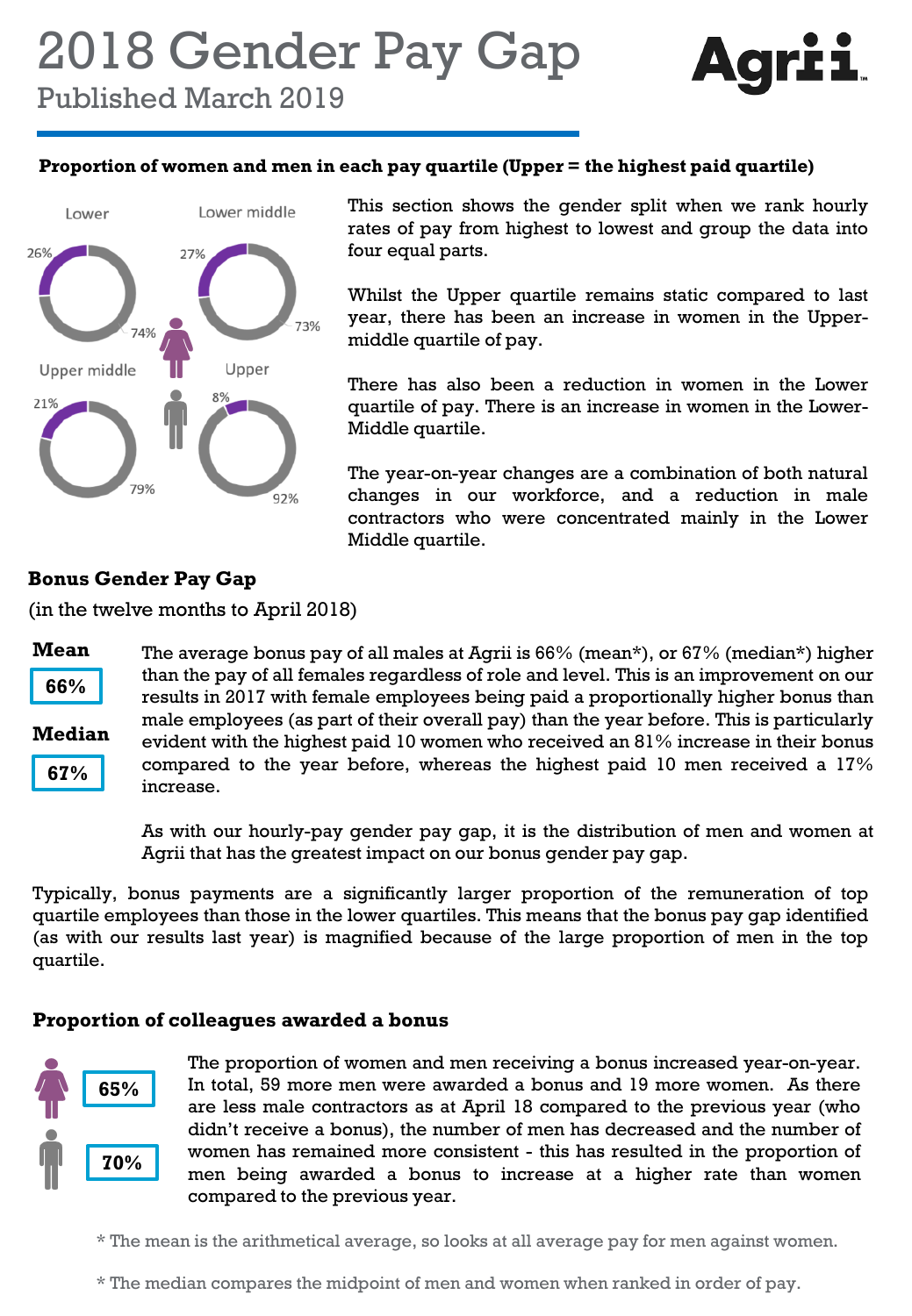### 2018 Gender Pay Gap



Published March 2019

#### **Our commitments**

Ensuring that there is a fair representation of females at all levels of Agrii is a key focus for our board of directors and this is mirrored at Agrii's parent Company, Origin Enterprises plc, where there is a long track-record of employing female staff in senior positions. The membership of the Board of Origin Enterprises plc is comprised of one quarter women and is led by a female Chairman.

- We continually strive to create a people-focussed organisation that attracts, retains, and develops the best talent no matter their gender or background. This is why we have invested heavily in recruitment programmes, training and leadership development programmes.
- We continue to invest in our Employee Wellbeing initiatives and we support flexible working arrangements where appropriate, to ensure we retain our best talent, all of which help us to develop a more inclusive culture.
- We eagerly anticipate the results from our group-wide employee survey, in which we expect to receive feedback from employees regarding diversity and inclusion. At the same time, we recognise that there is always more to do and we'll continue to listen to our employees within our group-wide listening and engagement strategy, "Let's Talk", which will help us continue to understand further changes that we need to make.
- As a Company we continue to ensure that all employees receive an Annual Pay Review discussion, which seeks to ensure consistency and takes place both at department level and centrally too. We've made good headway into our job levelling and grading structure process, to ensure that all employees have clarity on roles, opportunities and progression.

The data and information in this report has been signed off as accurate by:

| Ronan Hughes,  | Jim Rennie     |
|----------------|----------------|
| Joint Managing | Joint Managing |
| Director       | Director       |

Spencer Evans , Chief Financial **Officer** Robin Lawrence, Head of HR, Agrii

Agrii is a trading name of Masstock Arable UK Limited ('Masstock' or 'the Company'), a wholly owned subsidiary of the Irish headquartered agri-services Group, Origin Enterprises plc.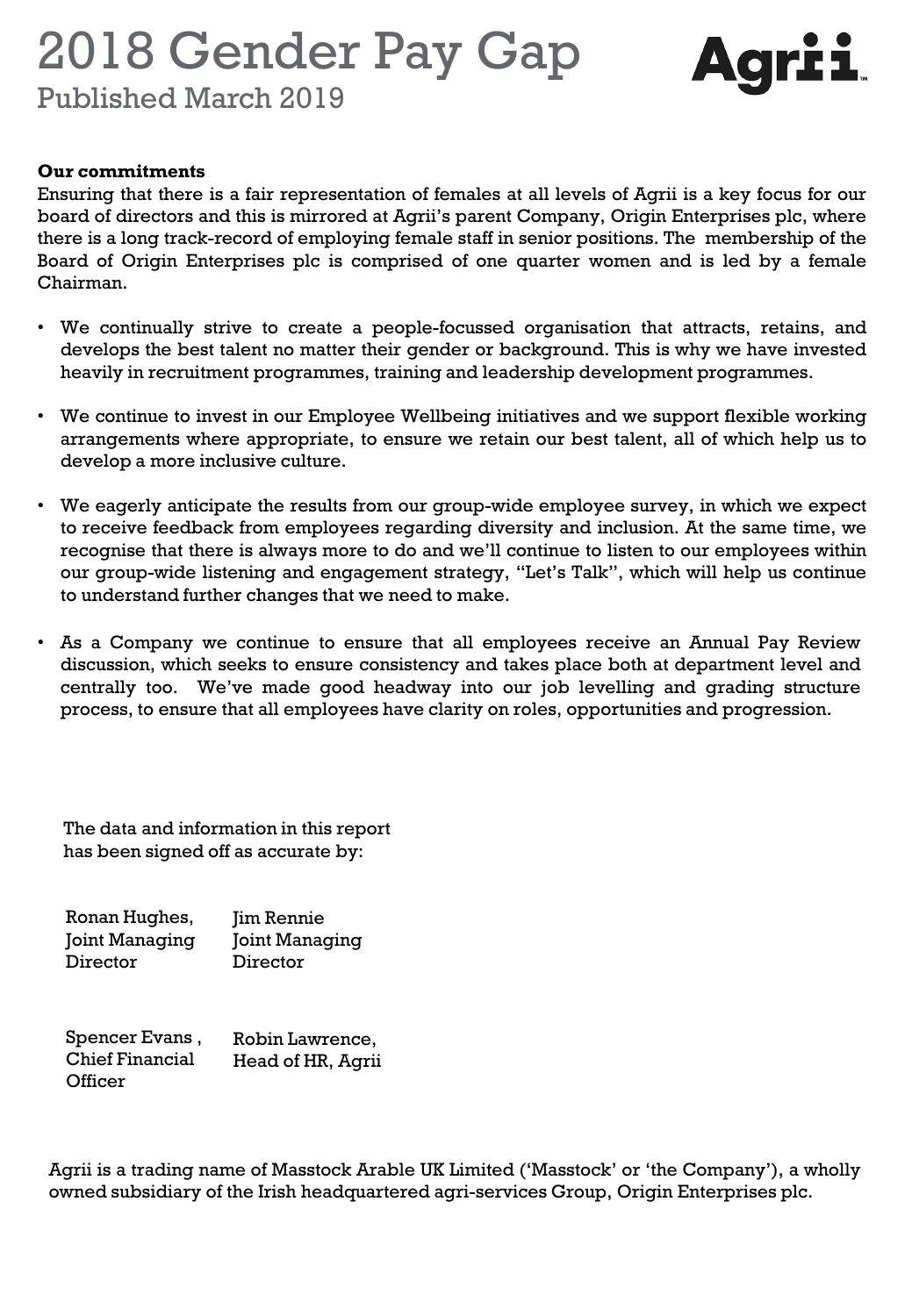2017 Gender Pay Gap April 2018



#### **The Company**

Masstock Arable UK Limited ('Masstock' or 'the Company'), trading under the Agrii brand ('Masstock' or 'the Company' or 'Agrii') and employing over 250 people, is publishing this Gender Pay Gap report in line with the UK Government's legislative requirements and initiatives on Gender Pay reporting. Masstock is a wholly owned subsidiary of the Irish headquartered Agri-Services Group, Origin Enterprises plc.

#### **Understanding the Gender Pay Gap**

The Gender Pay Gap is different to equal pay.

- Equal Pay is an individual measure which compares the pay for **a woman** and **a man** in the same or a similar role.
- The Gender Pay Gap compares the average pay of all women and all men in the Company, irrespective of what role they are in.

#### **Industry context**

Agrii is an agricultural services company. Agriculture as an industry has traditionally employed a much higher proportion of men than women. Currently 20% of Masstock's workforce are female which compares favourably against the industry's 13%\* female workforce. (\*source:ONS ref EMP04)

#### **Our policy**

At Agrii, we understand the importance of gender diversity in the workplace and we have a clear stance on equal opportunities. Aligned to one of our core Values, 'people are our business', we believe that we're an employer of choice within agriculture and increasingly attract candidates from a larger talent pool. Having a diverse workforce is consistent with our leading position in the industry and we ensure that everyone within our Company is rewarded appropriately for the role that they perform and have equal opportunities in respect to recruitment, promotions and remuneration.

We put as much energy into keeping our existing talent as attracting new talent. We strive to create an environment where employees can build long and successful careers and our high rate of retention is testament to this. It also means it will take time to gain a more even gender balance. That said, since January 2017, 29% of our recruits have been female, so we are making good headway.

#### **Hourly Gender Pay Gap**



Our data shows that the average hourly pay of all males in the company is 29% (mean\*), or 19% (median\*) higher than the pay of all females as at April 2017.



The percentage of women across the pay quartiles is broadly reflective of the gender make up of our Company (20% female). However there are significantly more males than females in the top pay quartile (the highest pay band) which increases the average pay for men. The difference between the two is the main driver of our Gender Pay Gap.